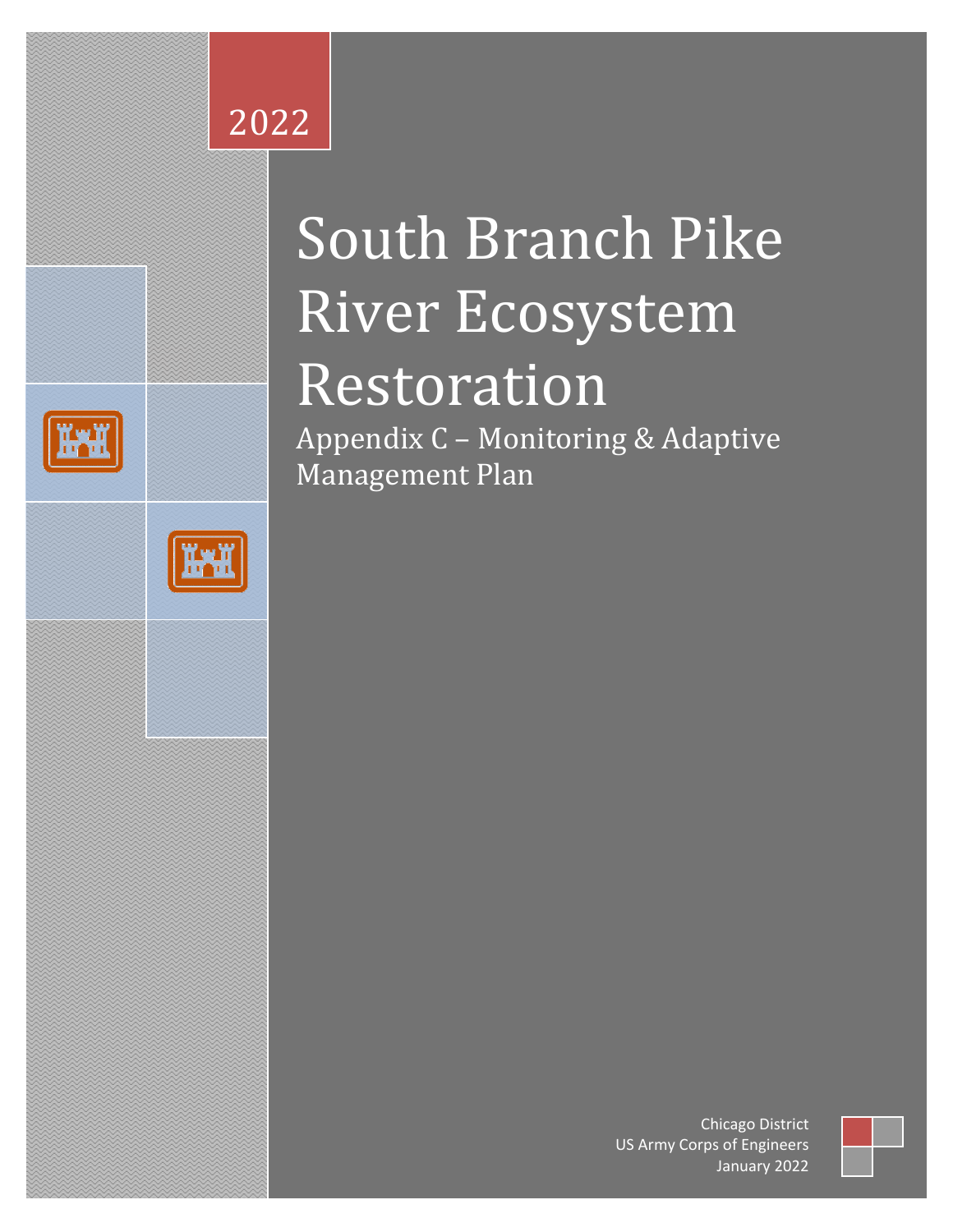## **Table of Contents**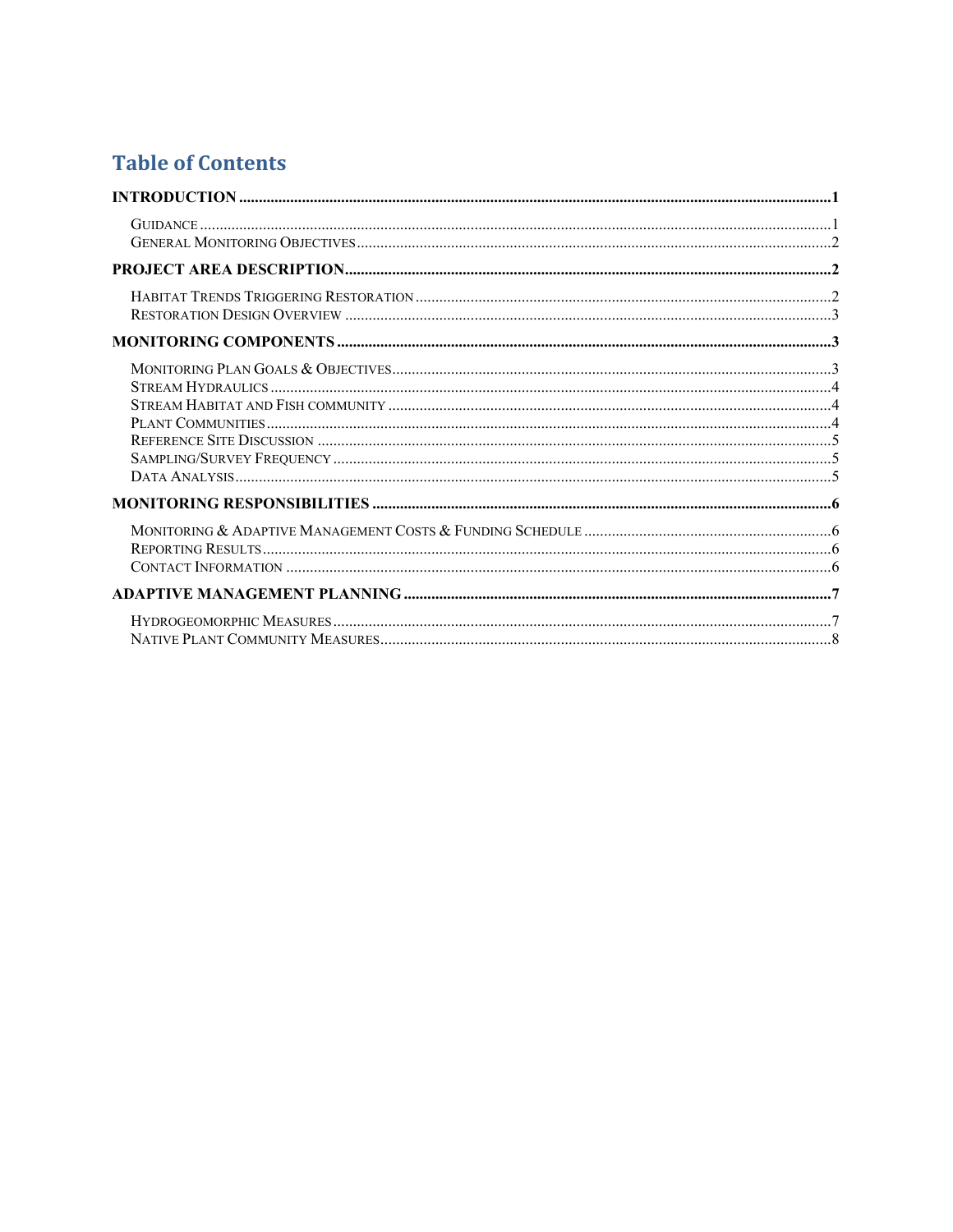## <span id="page-2-0"></span>**Introduction**

Section 2039 of WRDA 2007 directs the Secretary of the Army to ensure, that when conducting a feasibility study for a project (or component of a project) under the Corps ecosystem restoration mission, that the recommended project includes a monitoring plan to measure the success of the ecosystem restoration and to dictate the direction adaptive management should proceed, if needed. This monitoring and adaptive management plan shall include a description of the monitoring activities, the criteria for success, and the estimated cost and duration of the monitoring as well as specify that monitoring will continue until such time as the Secretary determines that the success criteria have been met.

Section 2039 of WRDA 2007 also directs the Corps to develop an adaptive management plan for all ecosystem restoration projects. The adaptive management plan must be appropriately scoped to the scale of the project. The information generated by the monitoring plan will be used by the District in consultation with the Federal and State resource agencies and the MSC to guide decisions on operational or structural changes that may be needed to ensure that the ecosystem restoration project meets the success criteria.

An effective monitoring program is necessary to assess the status and trends of ecological health and biota richness and abundance on a per project basis, as well as to report on regional program success within the United States. Assessing status and trends includes both spatial and temporal variations. Gathered information under this monitoring plan will provide insights into the effectiveness of current restoration projects and adaptive management strategies, and indicate where goals have been met, if actions should continue, and/or whether more aggressive management is warranted.

Monitoring the changes at a project site is not always a simple task. Ecosystems, by their very nature, are dynamic systems where populations of macroinvertebrates, fish, birds, and other organisms fluctuate with natural cycles. Water quality also varies, particularly as seasonal and annual weather patterns change. The task of tracking environmental changes can be difficult, and distinguishing the changes caused by human actions from natural variations can be even more difficult. This is why a focused monitoring protocol tied directly to the planning objectives needs to be followed.

This Monitoring and Adaptive Management Plan describes the existing habitats and monitoring methods that could be utilized to assess projects. By reporting on environmental changes, the results from this monitoring effort will be able to evaluate whether measurable results have been achieved.

#### <span id="page-2-1"></span>**Guidance**

The following documents provide distinct Corps policy and guidance that are pertinent to developing this monitoring and adaptive management plan:

- a. Section 1161 of WRDA 2016
- b. Section 1010 of WRDA 2014 Determination of Project Completion
- c. USACE. 2009. Planning Memorandum. Implementation Guidance for Section 2039 of the Water Resources Development Act of 2007 (WRDA 2007) - Monitoring Ecosystem Restoration
- d. USACE. 2000. ER 1105-2-100, Guidance for Conducting Civil Works Planning Studies. Washington D.C.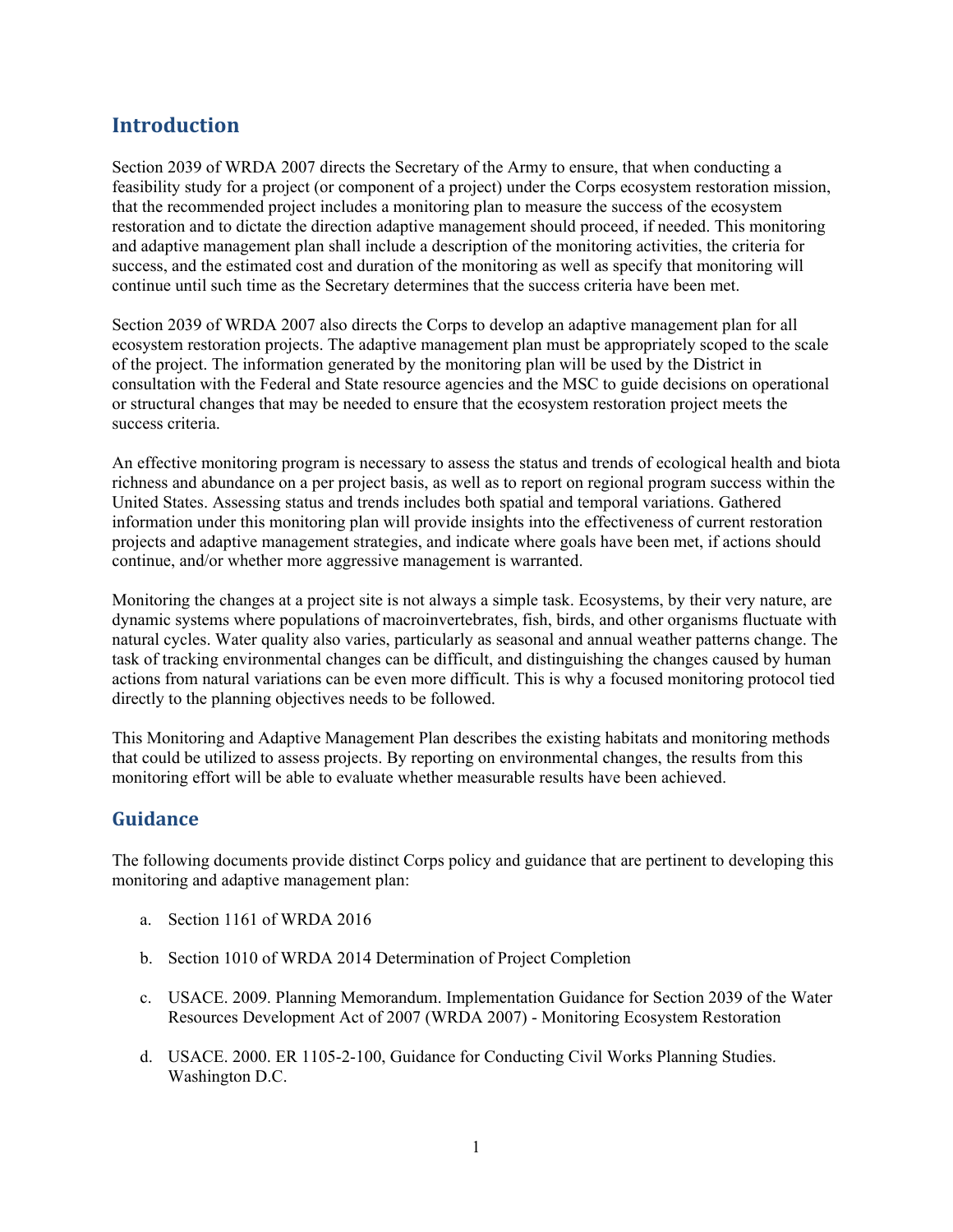e. USACE. 2003a. ER 1105-2-404. Planning Civil Work Projects under the Environmental Operating Principles. Washington, D.C.

#### <span id="page-3-0"></span>**General Monitoring Objectives**

As presented in "Guidance on Monitoring Ecosystem Restoration Project" on 12 January 2010, the following are general project monitoring objectives:

- To determine and prioritize needs for ecosystem restoration
- To support adaptive management of implemented projects
- To assess and justify adaptive management expenditures
- To minimize costs and maximize benefits of future restoration projects
- To determine "ecological success", document, and communicate it
- To advance the state of ecosystem restoration practice

### <span id="page-3-1"></span>**Project Area Description**

The study area has been broken into Phase I and Phase II to accommodate major road crossings, and allow for easy to read maps of the project. Phase I is bordered to the south by Highway K ( $60<sup>th</sup>$  Street), to the north by Highway 158 (52nd Street), the Canadian Pacific Railroad on the west and the Union Pacific Railroad on the east. The Phase I study area is approximately 53 acres. Phase II is bordered to the south by Highway 158 (52<sup>nd</sup> Street) and to the north by Highway S (38<sup>th</sup> Street), Canadian Pacific Railroad on the west and the Union Pacific Railroad on the east and a triangular piece of property to the west of the Canadian Pacific Railroad tracks on County Correctional Institution property. The Phase II study area is approximately 193 acres. Phase I and II total approximately 246 acres. Both Phases are located in Kenosha County, WI.

#### <span id="page-3-2"></span>**Habitat Trends Triggering Restoration**

The South Branch Pike River (SBPR) has been channelized to obtain faster flow and increased capacity during floods and to accommodate farming practices. Loss of riparian zone and side-stream wetlands have resulted in in-stream habitat degradation, loss in resiliency and morphology of natural banks, reduced natural organic inputs (woody debris/leaves/insects) and poor water quality. Accordingly, riparian, wetland and stream ecosystems have been severely impacted with reduced abundance, diversity and health of aquatic and riparian organisms. Specific problems include but are not limited to:

- 1. Loss of Fluvial-geomorphic Processes (Riverine Habitat)
	- a. Loss of cut & fill alluviation (actively meandering and migrating)
	- b. Abnormal sediment inputs, transport and substrate sorting
	- c. Instability of banks, streambank armoring and lack of native vegetation
	- d. Loss of habitat features (e.g. riffles, pools)
	- e. Flow velocities homogenized (hydraulics)
	- f. Presence of foreign debris and loss of natural organic debris (e.g., large wood)
- 2. Degradation of Hydrologic Regime
	- a. Natural hydrologic inputs altered
	- b. Flashy urban hydrography with extremely high flood flows
	- c. Loss of hydro periods
	- d. Fragmentation of channel by culverts, abutments and channelization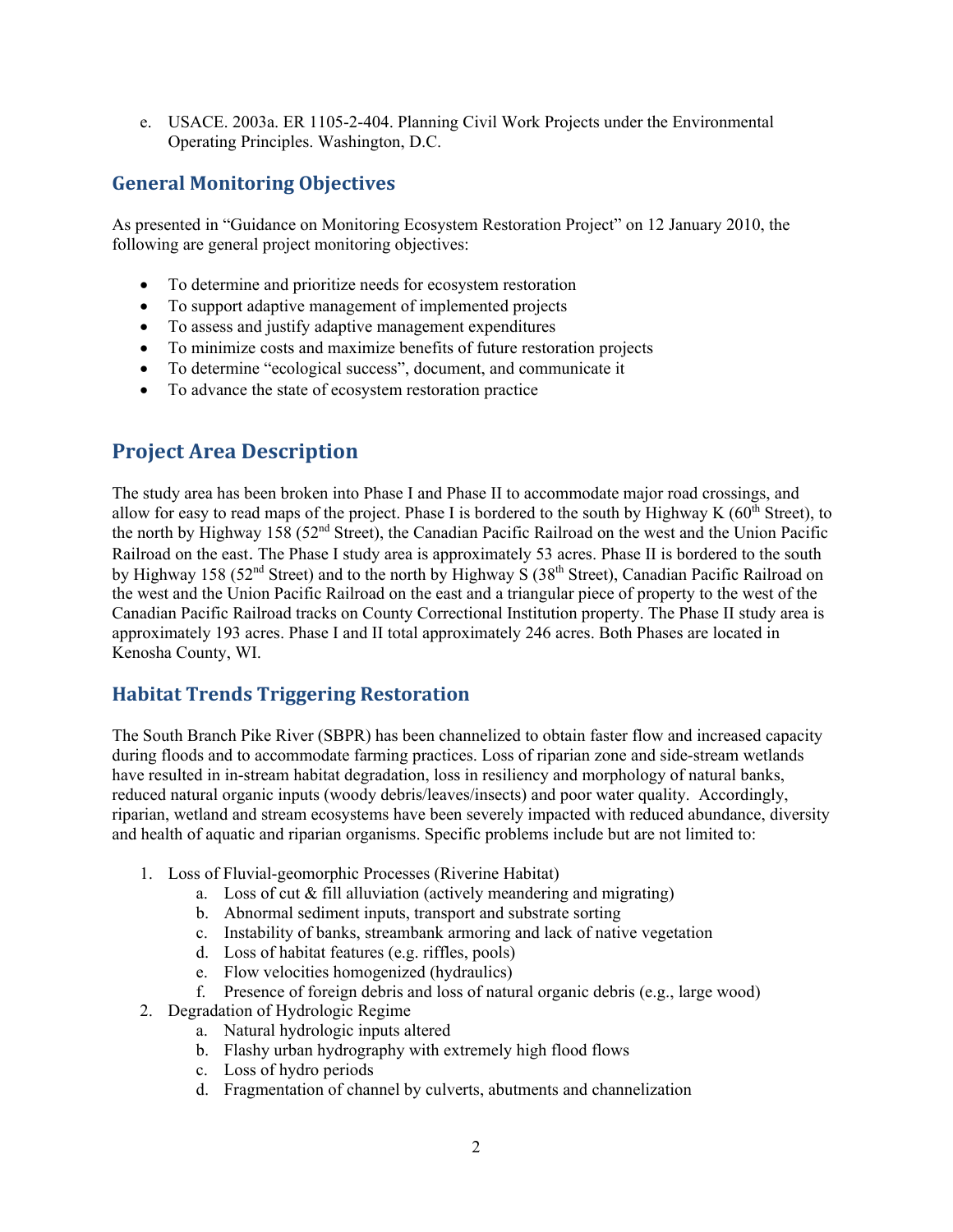- 3. Loss of Riparian Zone
	- a. Reduced extent of riparian buffers
	- b. Habitat fragmentation and destruction
	- c. Loss of riparian inputs (large woody debris, leaf litter, insects/other food)
- 4. Loss of Species Richness (riverine and riparian native species)
	- a. Extirpation through physical removal; development/agriculture
		- b. Loss of native seed bank
		- c. Fragmentation of river channel and riparian zone

#### <span id="page-4-0"></span>**Restoration Design Overview**

The preferred plan will greatly increase the ecological integrity and complexity of SBPR. There are several aquatic resource opportunities that could be addressed:

- Opportunity to re-introduce Northern Pike (*Esox lucius*) to the SBPR by creating habitat. According to local legend, the Pike River had so many Northern Pike it was possible to walk across the river on their backs. Today, there are none in the SBPR.
- Opportunity to provide critical habitat for the federally endangered Rusty Patched bumblebee and migrating birds on the Lake Michigan Flyway, part of the larger Mississippi Flyway.
- $\triangleright$  Opportunity to restore passage for mussel and fish species to access habitat within the SBPR.
	- o Mussels depend on fish passage for dispersal, fish being mussel glochidia (larval) hosts.
- $\triangleright$  Opportunity to provide varied riverine (lotic/flowing) velocities and forces that riverine species require.
- $\triangleright$  Provide natural sediment (substrate) transport.
	- o Restore substrate composition and sorting.
	- o Provide natural macro-habitat features.
		- Islands, deep pools, riffles, native aquatic vegetation, bars, undercut banks.
	- o Restore ability to naturally filter and clean water and sediments (substrates).
		- Moving water facilitates cleansing as substrates (sediment) move through the river becoming exposed to saprophytes (animals, bacteria, fungi) and oxygen.
- $\triangleright$  Restore native species richness and composition of riparian zone plant communities.
	- o Restore structural diversity.
	- o Provide diverse food sources.
	- o Reduce noxious chemical sources from non-native plants (i.e. European buckthorn [*Rhamnus cathartica*], garlic mustard [*Alliaria petiolata*]).
	- o Restore connectivity along the river (longitudinal) and up the bank (lateral).
- $\triangleright$  Opportunity to provide adequate flood conveyance, while providing improved habitat.

## <span id="page-4-1"></span>**Monitoring Components**

#### <span id="page-4-2"></span>**Monitoring Plan Goals & Objectives**

The goal of the project is to restore stream, riparian, wetland and buffering plant communities to provide habitat for residential and migratory fish and wildlife. The following specific objectives were established for monitoring the effectiveness of this project:

• Reestablish natural fluvialgeomorphic parameters (hydraulics, substrates) and structures to support riverine and riparian habitats (QHEI): QHEI improves annually throughout monitoring period with a target score of  $> 77$  (excellent) for headwater streams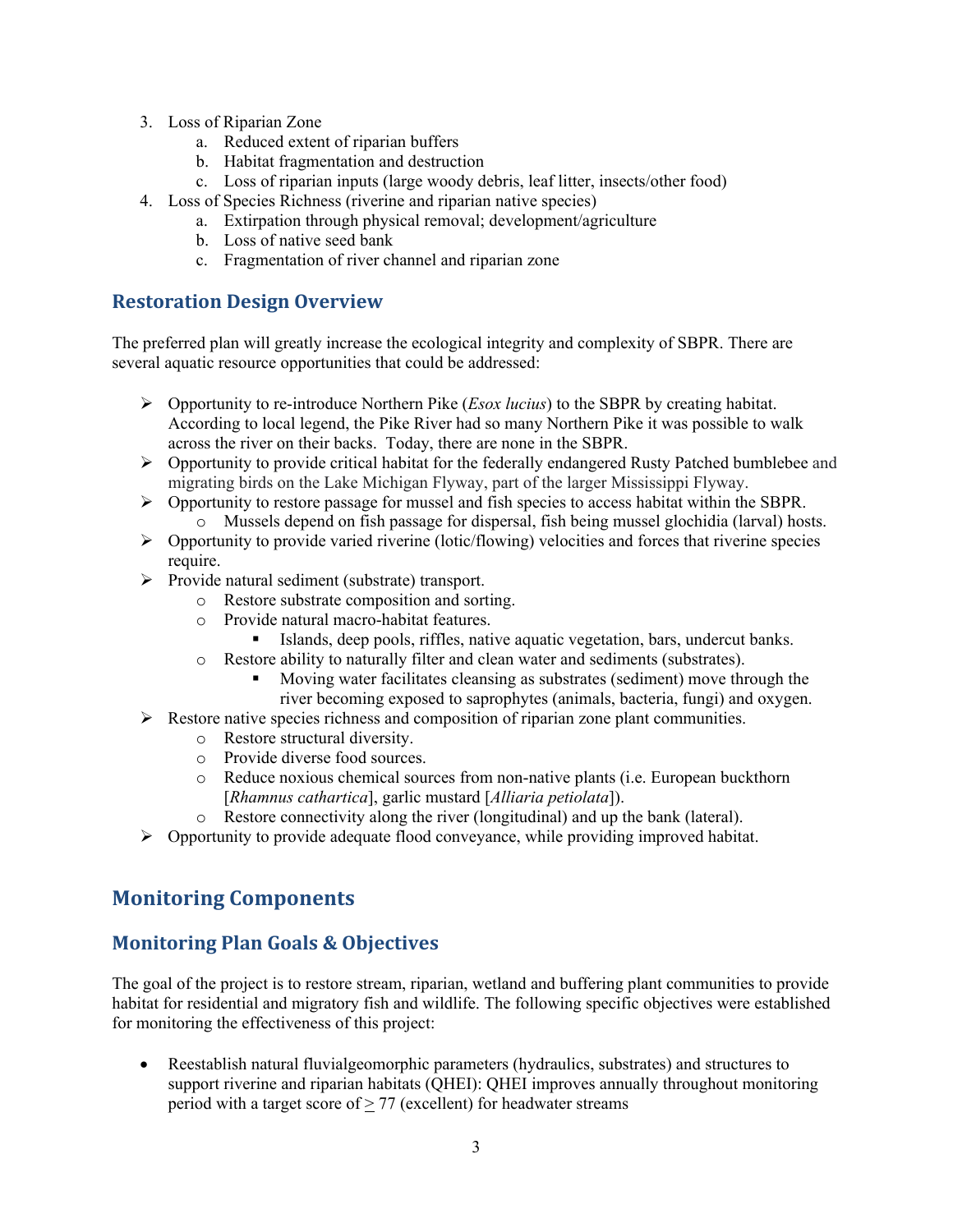- Increase the abundance and richness of native stream fish species for years 1 and 2 of monitoring. Abundance and richness may stay the same or continue to increase for years  $3 - 5$  of monitoring
- Improve native plant species richness and assemblage structure as measured by coefficient of conservatism of the Chicago Region Floristic Quality Index: Mean C must increase and stay between 3 and 4, greater than 4 is acceptable, less that 3 is unacceptable. A decrease in Mean C over 2 monitoring events is not acceptable
- Eradicate/reduce the presence of non-native and invasive species: Target Invasive Species Eradication Percentage <1% Areal Coverage

Stream hydraulics, stream habitat, fish community, and riparian vegetation will be monitored to determine the effectiveness of the restoration plan. All components will be monitored as specified below, once prior to the project and annually for five years following completion of the project.

#### <span id="page-5-0"></span>**Stream Hydraulics**

Hydraulic parameters will be monitored at each riffle complex within the stream. In order for the created cobble riffles to provide conditions for lotic macroinvertebrates and fishes, induced flow velocities must be apparent; otherwise they are just a pile of rocks in a stream. These flow patterns will be monitored through observation in the field. Velocity, stream morphology, and substrate count data will be collected within the stream to determine how the channel is developing after restoration.

#### <span id="page-5-1"></span>**Stream Habitat and Fish community**

Habitat parameters for the restoration reach will be evaluated using the Qualitative Habitat Evaluation Index (QHEI), which is described in section 3.1.2 in the main report. The QHEI consists of six sections with a maximum total of 100 points:

- 1. Characterization of substrate types and effects of siltation
- 2. Characterization of in-stream cover
- 3. Characterization of channel morphology
- 4. Characterization of the riparian zone and bank erosion
- 5. Assessment of the pool/glide & riffle/run
- 6. Gradient

The QHEI is correlated to fish habitat suitability such that as the QHEI score increases so to should native fish species richness and abundance. The QHEI is calculated by visual inspection of the physical characteristics of the stream reach of interest.

Monitoring fish community response to stream re-meandering will be conducted using seine and electroshock methods. Successful restoration is expected to increase fish species richness and diversity throughout the study reach of South Branch Pike River once restoration has been completed.

Ancillary data will be collected on other assemblages as well. During fish monitoring, effort would be spent observing wildlife utilizing the habitats, including aquatic macroinvertebrates, terrestrial insects, amphibians, reptiles, birds, and mammals

#### <span id="page-5-2"></span>**Plant Communities**

Evaluation of vegetation will be done using the Floristic Quality Assessment Index (FQA) and native plant richness, as described in the Feasibility Report. In short, the FQA is a measure of overall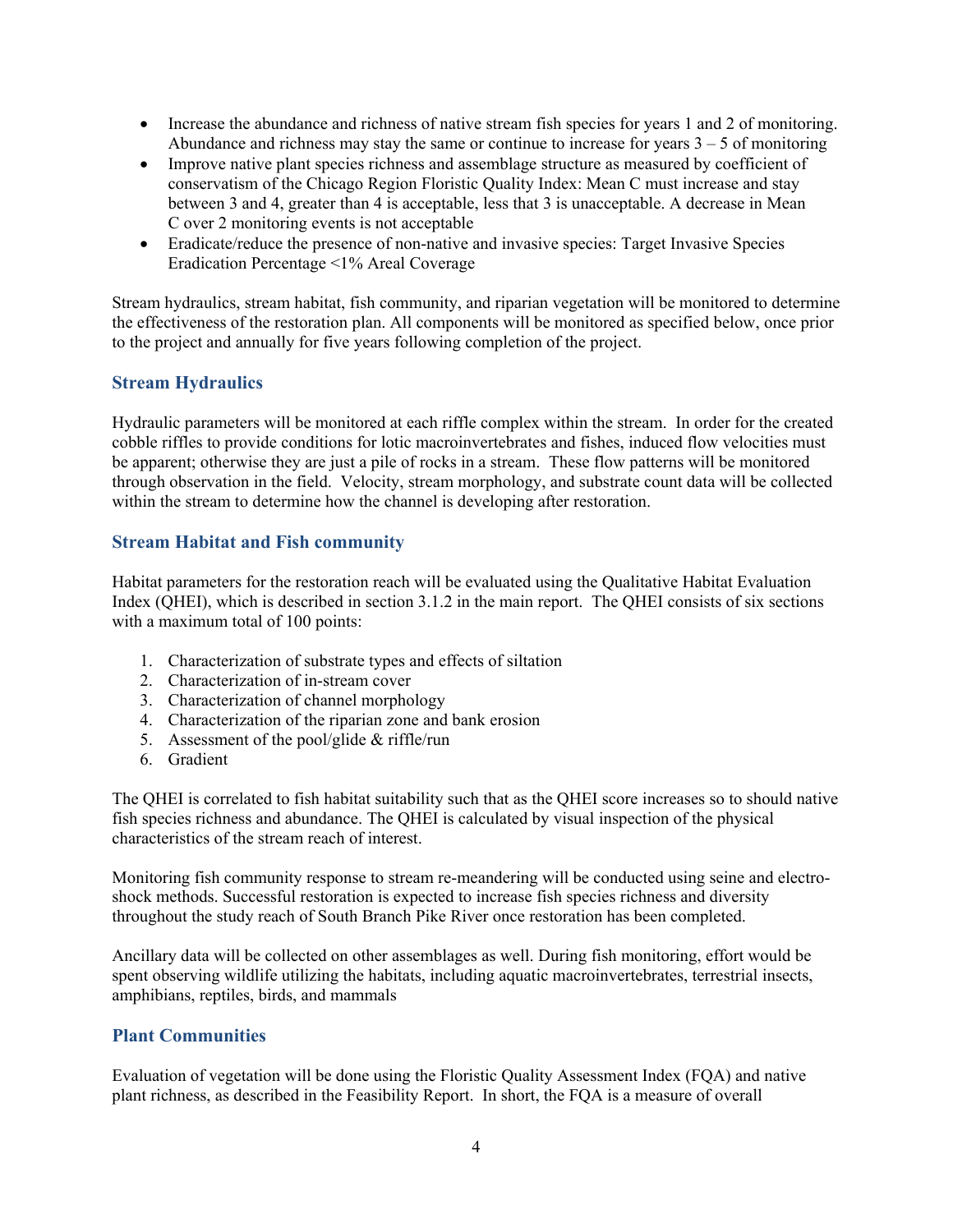environmental quality based on the presence or absence of certain plant species. Plant species that are assigned a coefficient of conservatism of 5 to 10 are considered to be indicative of less human mediated disturbance and a higher level of functionality. As the area stabilizes after restoration measures are complete, the number of higher conservative plant species that become established will increase. Communities that have an average mean coefficient of conservatism of between 3 and 5 are considered to be fair quality. This is a good estimate of the future quality of the area based on the current plant community and 'good' quality natural sites in the surrounding areas. The overall number of native plant species is expected to increase dramatically as well, helping to increase the overall biodiversity of the area. Vegetation will be surveyed and analyzed by both a roaming and stratified random transect survey. Each habitat type will be analyzed separately.

#### <span id="page-6-0"></span>**Reference Site Discussion**

No reference site is deemed necessary; improvements will be judged from current site conditions.

#### <span id="page-6-1"></span>**Sampling/Survey Frequency**

#### Stream Hydraulics, Habitat, and Fish Community

Monitoring will occur once per year in late spring to summer over the course of 5 years or, per the Implementation Guidance for Section 1161, until such time as the Secretary determines that the success criteria will be met.

#### Plant Communities

Plant monitoring would occur between June and September of each year of monitoring activities. Sampling would occur once a year. The total monitoring period will be 5 years or, per the Implementation Guidance for Section 1161, until such time as the Secretary determines that the success criteria will be met.

#### <span id="page-6-2"></span>**Data Analysis**

#### Stream Hydraulics and Habitat

Stream hydraulics and habitat parameters calculated will be displayed graphically to show trends through time. The repaired hydraulics and habitat structure of the stream should allow for an increase in fish species richness (R) scores. If the trends in the data indicate a decrease in condition, adaptive management actions may be taken.

#### Plant Communities

The information generated through sampling the plant community would be used to indicate the trend in overall condition of the area. If the FQA analysis indicates a decrease in condition, adaptive management actions may be taken to increase the score for the following sampling year.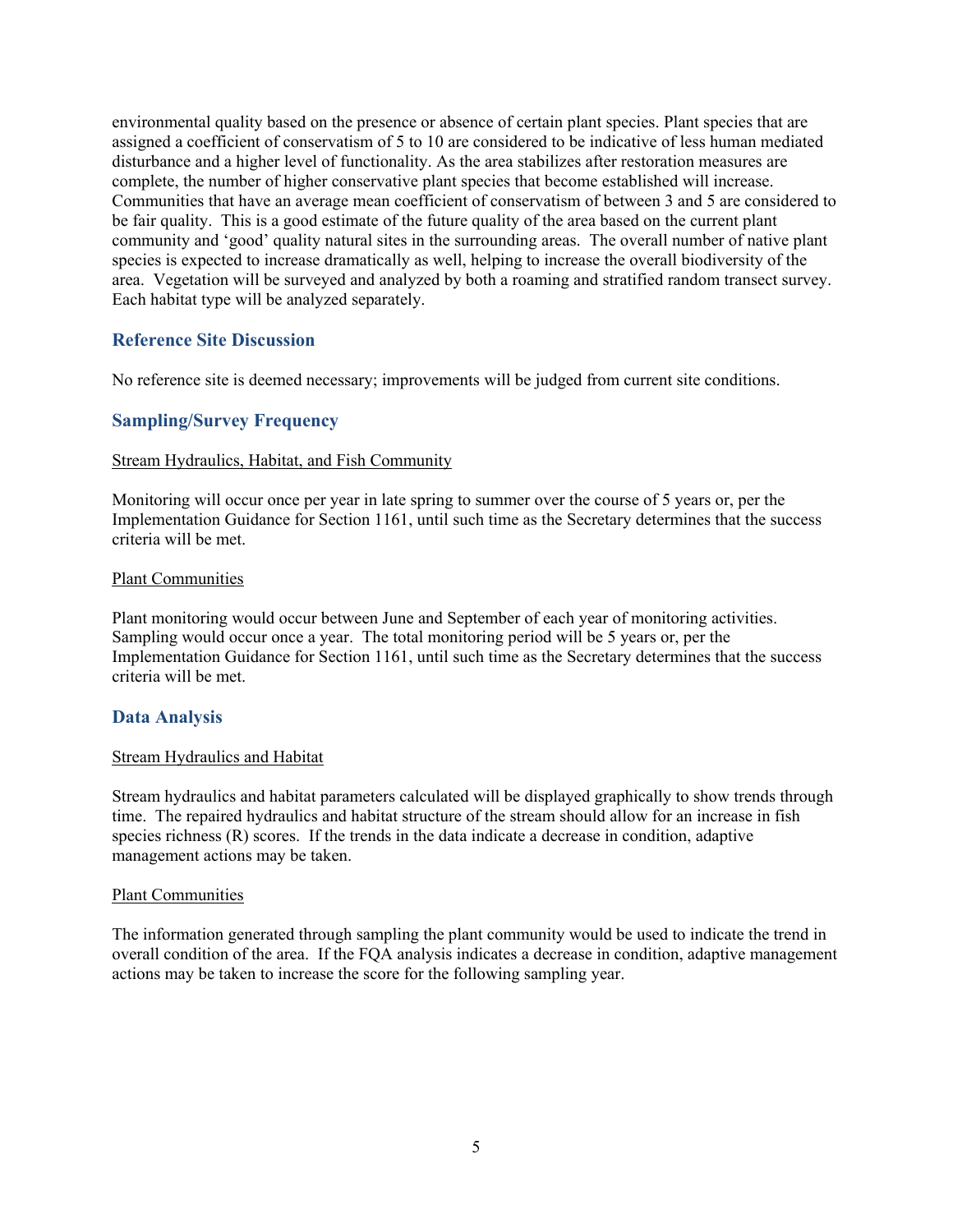## <span id="page-7-0"></span>**Monitoring Responsibilities**

The US Army Corps of Engineers, Chicago District will be responsible for monitoring stream hydraulics, habitat, critical infrastructure, erosion points, and plants.

| <b>Table 1 - Monitoring Costs</b> |                                |          |                                           |          |          |              |  |  |
|-----------------------------------|--------------------------------|----------|-------------------------------------------|----------|----------|--------------|--|--|
| <b>Tasks</b>                      | Year 1                         | Year 2   | Year 3                                    | Year 4   | Year 5   | <b>Total</b> |  |  |
| Hydraulics & Fish                 | 5,000.00                       | 5,000.00 | 5,000.00                                  | 5,000.00 | 5,000.00 | 25,000.00    |  |  |
| <b>Plant Communities</b>          | 3,000.00                       | 3,000.00 | 3,000.00                                  | 3,000.00 | 3,000.00 | 15,000.00    |  |  |
| <b>Adaptive Management</b>        | 2,000.00                       | 1,500.00 | 1,500.00                                  | 1,000.00 | 1,000.00 | 7,000.00     |  |  |
| Final Report                      | -S<br>$\overline{\phantom{a}}$ | S<br>-   | <sup>\$</sup><br>$\overline{\phantom{a}}$ | S        | 5,000.00 | 5,000.00     |  |  |
| <b>Total</b>                      |                                |          |                                           |          |          | 52,000.00    |  |  |

#### <span id="page-7-1"></span>**Monitoring & Adaptive Management Costs & Funding Schedule**

<span id="page-7-2"></span>**Reporting Results**

A yearly monitoring summary report would be drafted by the USACE that briefly summarizes the data collected and determines if adaptive management is needed. A final monitoring report would be drafted that details the outcomes of the restoration project.

#### <span id="page-7-3"></span>**Contact Information**

Stream Hydraulics, Habitat, and Fish

Samantha Belcik Biologist / Restoration Ecologist US Army Corps of Engineers, Chicago District 231 S. LaSalle St., Suite 1500 Chicago, Illinois 60604 312-846-5467 Samantha.D.Belcik@usace.army.mil

Plant Communities

Robbie Sliwinski Botanist US Army Corps of Engineers, Chicago District 231 S. LaSalle St., Suite 1500 Chicago, Illinois 60604 312-846-5486 Robbie.Sliwinski@usace.army.mil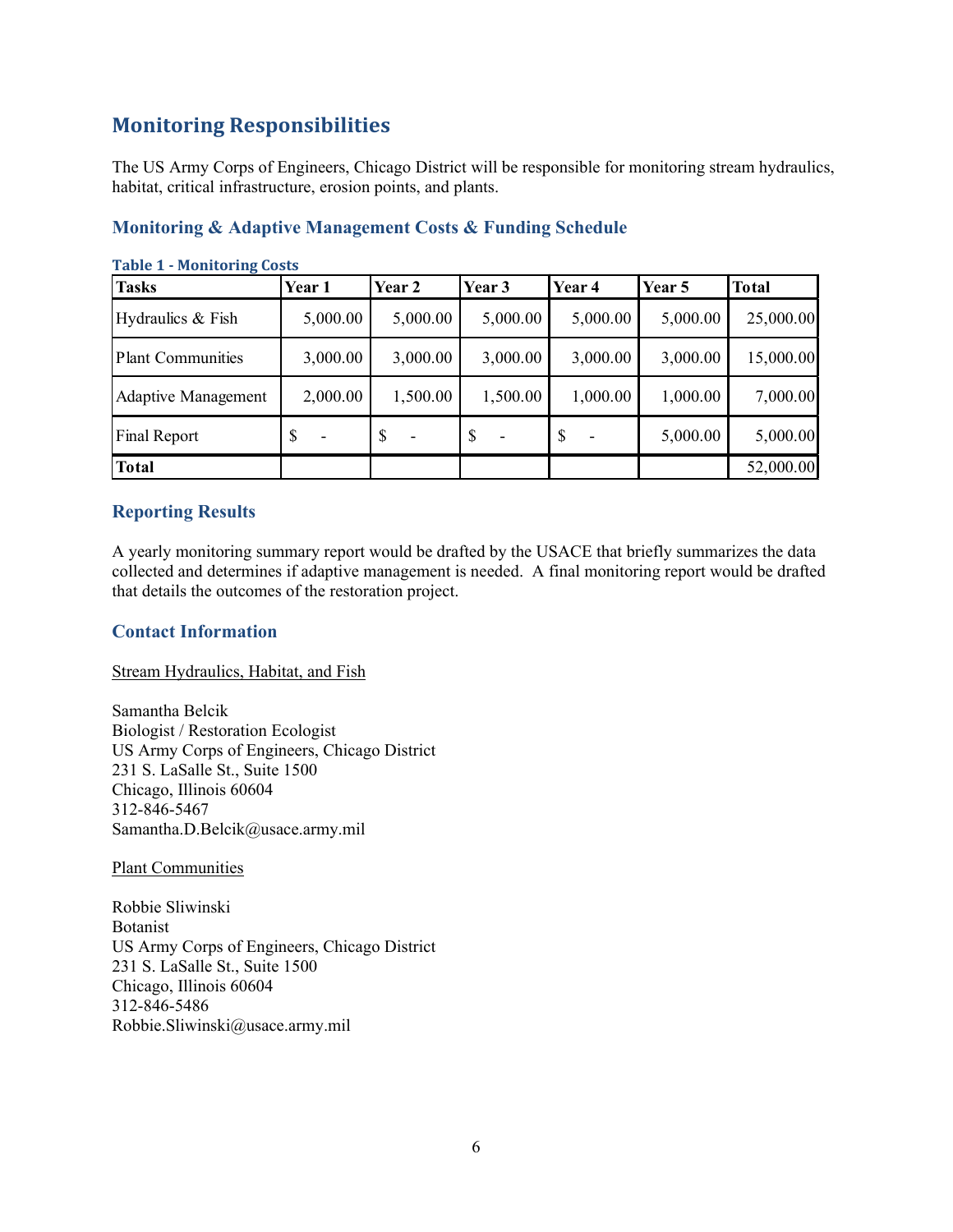### <span id="page-8-0"></span>**Adaptive Management Planning**

Adaptive management needs for this project are minimal and currently no foreseen needs are apparent. However, changes would be planned, approved and implemented if expectations are not being met. Adaptive management may include adjustments to riffle structures and/or supplemental plantings. The following post construction adaptive management may be prescribed for this project.

#### <span id="page-8-1"></span>**Hydrogeomorphic Measures**

The following is a list of potential adaptive management measures for restoring and creating the hydrogeomorphic setting(s) for native communities.

- $\triangleright$  Demolition
	- o Loose fragments and foreign debris
	- o Remove drain tiles/pipes
	- o Valve drain tiles/pipes
	- o Reroute pipes
- $\triangleright$  Earthwork
	- o Excavation and grading to achieve hydrology
		- Sidestream wetland shelves, riparian pocket wetlands
		- Transitional communities
	- o Bank grading to achieve hydrology and slopes
		- **Terracing for different plant communities**
		- Reducing bank slopes on inside bends and straight runs
		- Floodplain connectivity
	- o Channel reconfiguration
		- Meandering, braiding, etc.
		- Development for riffle/run/glide/pool
- $\triangleright$  Channel / Habitat Structures
	- o Native Rock Structures
		- Slab-rock, riffle, boulder cluster, cobble bar, etc.
		- **J**-hook, cross-vane, etc.
	- o Large woody debris (LWD)

*Demolition* – this measure entails those activities associated with the removal of structures within the channel, bank and floodplain zones. Specific structures that could be removed include but are not limited to drain tiles, culverts, pipes, outfalls and other defunct infrastructure. Specific materials to be removed under this measure include but are not limited to large foreign debris, concrete, metal, angular riprap, clay drainage tiles, plastic drain tiles, concrete pipe, etc. All materials removed would be appropriately reused, recycled or disposed of.

*Excavation and Grading* – this measure includes the removal of earthen materials to achieve required geomorphologies and hydrology for native communities. Large to small earth moving machines would be utilized to excavate earthen materials to specific elevations as required by the targeted native community. All materials would be reused on site to create diverse geomorphologies; stockpiled for reuses by others; and/or disposed of appropriately at other non-federal sponsor owned lands. This measure is typically coupled with grading.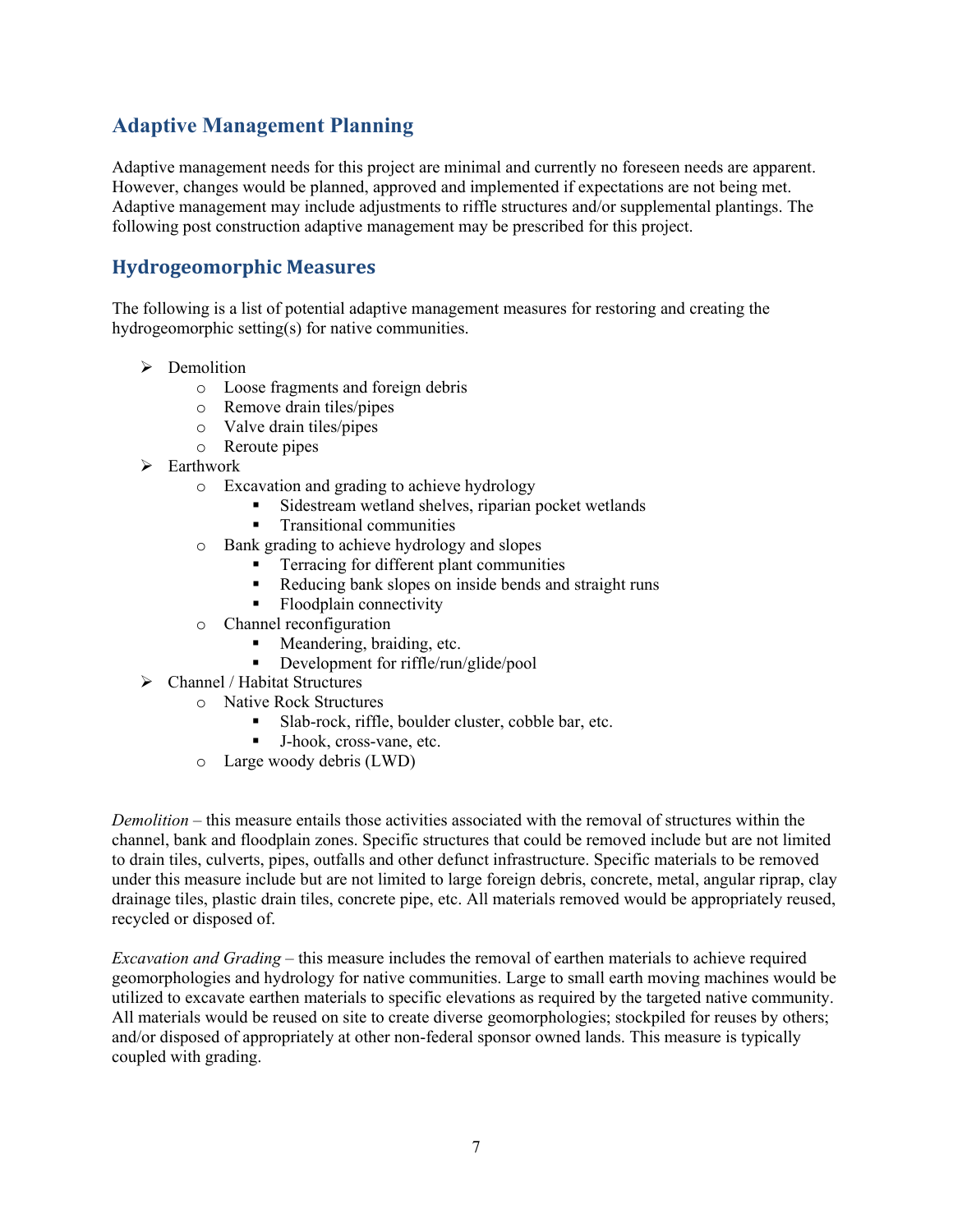*Bank Grading* – this measure includes the movement of earthen materials to achieve required geomorphologies and hydrology for native communities. Large to small earth moving machines would be utilized to spread, smooth and undulate surface soils to specific elevation as required by the targeted native plant community. This measure would typically be combined with excavation to provide final elevation, and/or soil amendments (if necessary) to ensure proper incorporation into surficial soils.

*Native Rock Structures* – this measure includes the placement of rock/stone into the stream channel to provide required geomorphology and substrates for a native stream community. This measure would be more applicable to those channel reaches that exhibit higher stream velocities. Large to small construction machinery would place rock slabs, boulders and/or cobbles that are of the same make up and general shapes as natural reaches with similar gradient. Rock/stone materials would take on various configurations as necessitated by the particular stream parameters present at the restoration site. Different configurations of rock structures would include but not be limited to slab-rock, riffle, boulder cluster, jhook, cross-vane and cobble bar. All stone structure materials would be appropriately sized based on inchannel parameters. All materials would be sourced from local permitted sources to ensure clean and inert materials. This measure is combinable with a variety of measures as it can add critical habitat and stability components.

*Large Woody Debris Structures* – this measure includes the placement of large woody debris (LWD) into the stream channel or into wetlands for habitat and stability components. This measure would be more applicable to those channel reaches that exhibit lower stream velocities and wetlands. Large woody debris consists of trees, their major branches, their rootwad and combinations of such. Typically, larger trees (20+ DBH) removed for excavation, grading or native plant community restoration are retained and utilized. These structures may consist of one to many trees placed into the stream channel and bank zones in various configurations to provide habitat and temporary stability. Depending on the forces exhibited in the area targeted, LWD may or may not need to be keyed into and/or tethered to the stream floor or earthen bank.

#### <span id="page-9-0"></span>**Native Plant Community Measures**

- $\triangleright$  Invasive Species Clearing & Grubbing
	- o Clearing, grubbing, mowing
	- o Herbicide
	- o Flooding
	- o Burning
- $\triangleright$  Native Species Planting
	- o Seeding
	- o Dormant rootstock
	- o Live plugs
	- o Shrubs and trees
- $\triangleright$  Native Species Establishment
	- o Herbivory control
	- o Invasive species control

*Invasive Species Removal* – this measure includes the complete removal of non-native weeds and the selective removal of native weeds in areas that are not treated with other measures that would also provide clearing, such as excavation, grading and some demolition activities. Methods for removing invasive plant species include but are not limited to clearing and grubbing, mowing, burning, flooding, broad-cast herbicide application, spot-treatment herbicide application, etc. This measure is a one-time initial application or an initial series of applications to provide conditions for native plantings; this